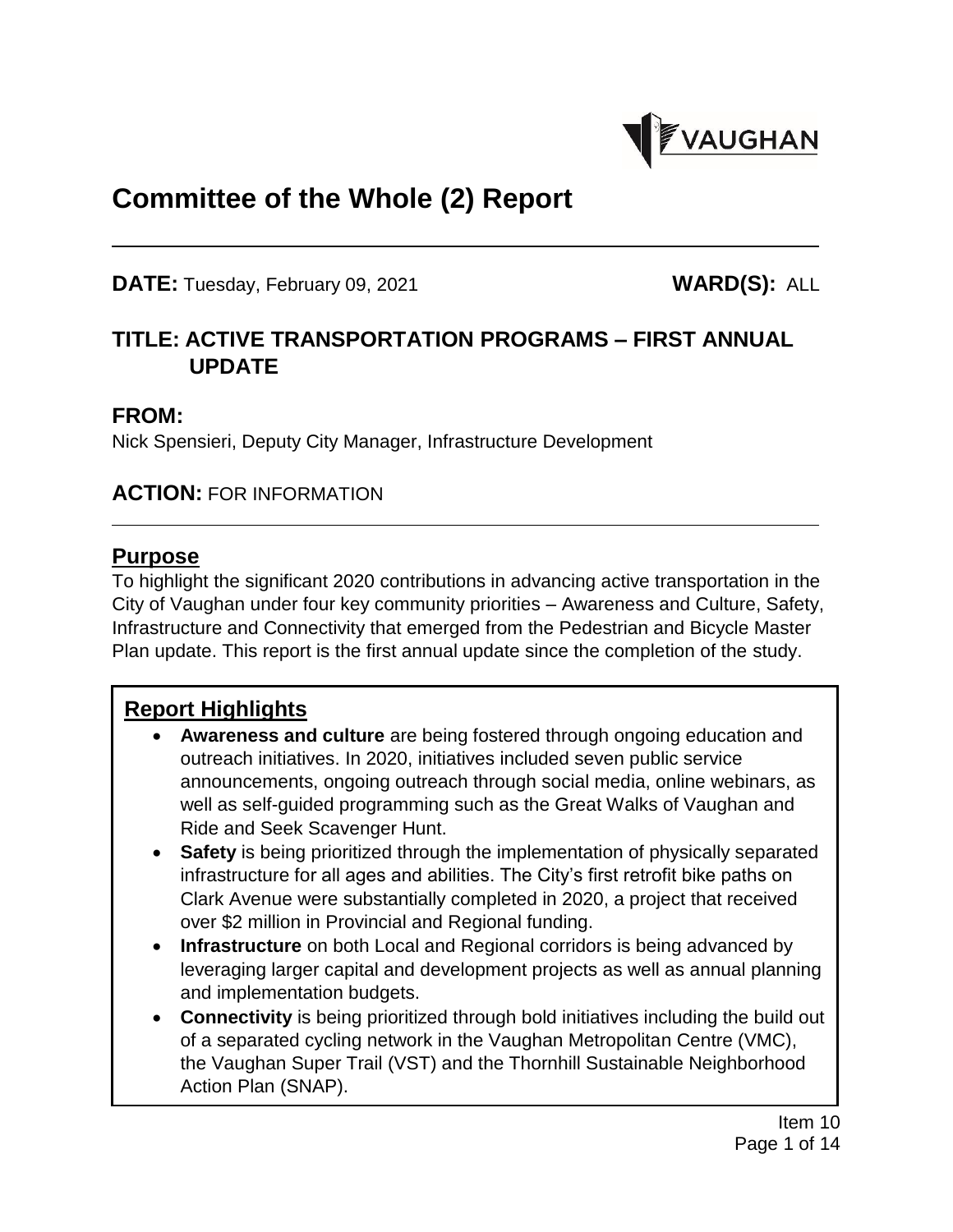#### **Recommendations**

1. That this report be received for information.

# **Background**

#### **Active Transportation is closely aligned with many Strategic priorities as identified within the 2018-2022 Term of Council Service Excellence Strategic Plan**

Vaughan's growing cycling and multi-use network aligns with the City's commitment to improve transportation and mobility, foster sustainable communities and create an active, safe and diverse city – all priorities outlined in the [2018-2022 Term of Council](https://www.vaughan.ca/serviceexcellence/Pages/Term-of-Council-Service-Excellence-Strategy-Map.aspx)  [Service Excellence Strategic Plan.](https://www.vaughan.ca/serviceexcellence/Pages/Term-of-Council-Service-Excellence-Strategy-Map.aspx)

#### **Demand for safer active transportation infrastructure including separated pedestrian and cycling facilities and multi-use recreational trails has grown**

In the last ten years, there has been a steady increase in societal and governmental interest, support and understanding of cycling and walking as a viable and healthy mode of transportation. Demand for safer active transportation infrastructure including separated pedestrian and cycling facilities and multi-use recreational trails has grown. As a result, there has been significant advancement in strategies, policies, legislation and guidelines for the planning, design, implementation, education, and operation of safer active transportation networks.

## **This report is the first annual update since the completion of the 2020 Pedestrian and Bicycle Master Plan study**

The recently completed Pedestrian and Bicycle Master Plan update outlines a path forward that is flexible, medium-term and focused on the needs of the community. It reflects lessons learned from the last 10 years and better state of practice. The Plan formalized the on-going progress the City has made in making our community more walkable and bikeable.

To maintain momentum and flexibility, an update on key active transportation initiatives, accomplishments and any proposed amendments to the plan and program are being brought forward to Council through an annual update. This report is the first annual update since the completion of the Pedestrian and Bicycle Master Plan update.

#### **The Official Plan Review, Vaughan Transportation Plan and ongoing secondary plan transportation studies will build on the recommendations of the Pedestrian and Bicycle Master Plan**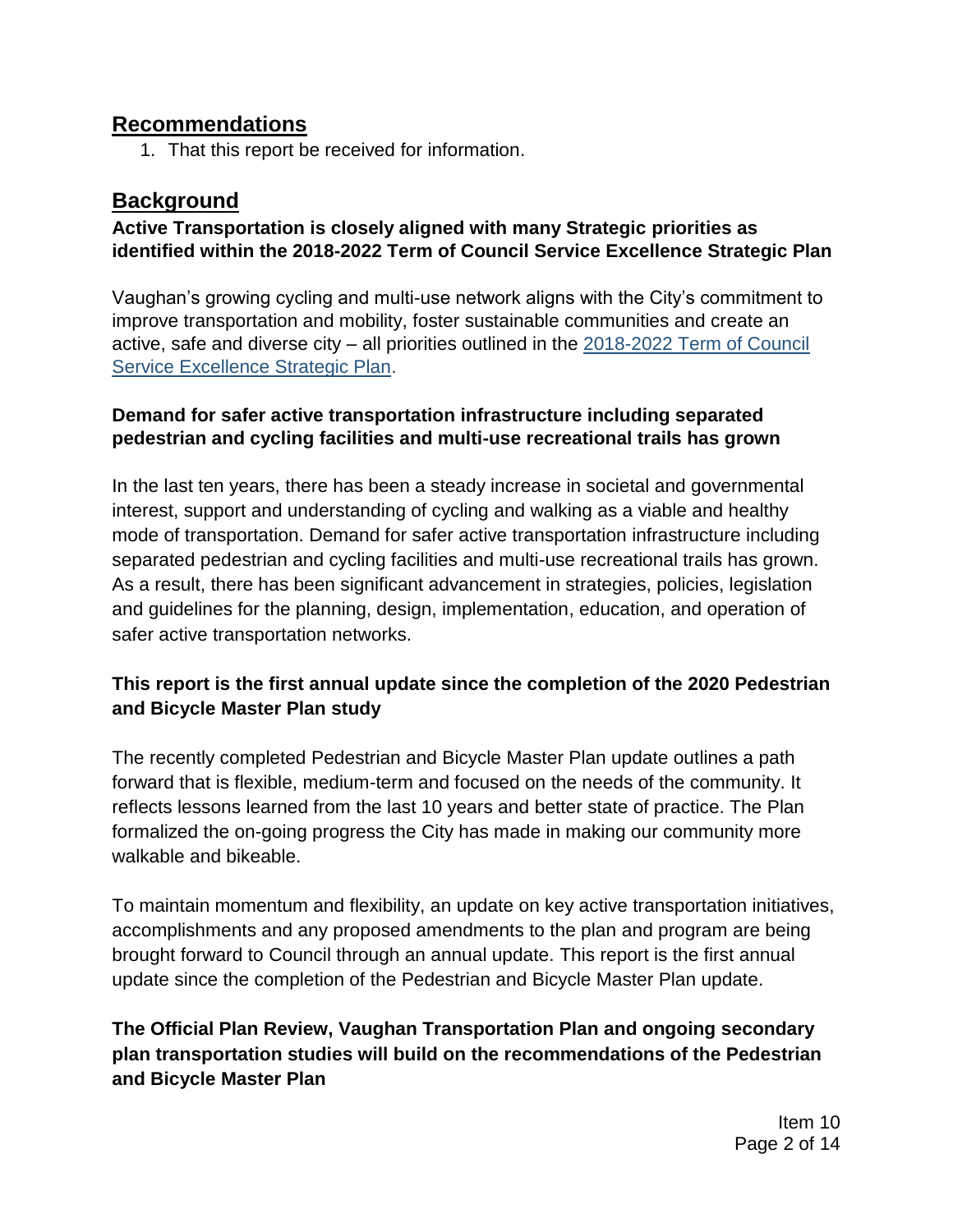The City is currently undertaking several key planning studies that will be informed by and build on the recommendations of the Pedestrian and Bicycle Master Plan pushing the City forward as a leader in advancing active transportation. These include but are not limited to:

- Vaughan Official Plan Municipal Comprehensive Review
- Vaughan Transportation Plan (City-wide)
- Promenade Secondary Plan and Transportation Study
- Concord GO Secondary Plan and Transportation Master Plan Study
- Weston and Secondary Plan and Transportation Master Plan Study
- Vaughan Metropolitan Centre Secondary Plan Update and Transportation Master Plan Study

The outcomes of the Pedestrian and Bicycle Master Plan will inform the ongoing studies, and vice versa, as policy updates and secondary plan networks emerge from these studies, the Pedestrian and Bicycle Master Plan will be updated accordingly by means of the Active Transportation Programs Annual Update report to Council.

# **Previous Reports/Authority**

Pedestrian and Bicycle Master Plan Update – [December 10, 2019, Committee of the](https://pub-vaughan.escribemeetings.com/filestream.ashx?DocumentId=43829)  [Whole \(2\) \(Item 10, Report No. 41, Recommendation 1, 2 and 3\)](https://pub-vaughan.escribemeetings.com/filestream.ashx?DocumentId=43829)

Pedestrian and Bicycle Master Plan Update Progress Report & Ontario Municipal Commuter Cycling Program Funding Update – [May 23, 2018, Committee of the Whole](http://www.vaughan.ca/council/minutes_agendas/AgendaItems/CW_0508_18_9.pdf)  [\(Item 9, Report No. 18, Recommendation 1 and 2\)](http://www.vaughan.ca/council/minutes_agendas/AgendaItems/CW_0508_18_9.pdf)

2018 City-wide and Area Specific Development Charge Background Study and By-laws Review Highlight Report (Referred) – [May 7, 2018, Finance, Administration and Audit](https://www.vaughan.ca/council/minutes_agendas/AgendaItems/Finance_0507_18_2.pdf)  [Committee \(Item 2, Report No. 5\)](https://www.vaughan.ca/council/minutes_agendas/AgendaItems/Finance_0507_18_2.pdf)

Vaughan Metropolitan Centre Cycling Network Proposed Revisions – [March 20, 2018,](https://www.vaughan.ca/council/minutes_agendas/AgendaItems/CW_0306_18_7.pdf)  [Committee of the Whole \(Item 7, Report No.10, Recommendation 1 and 2\)](https://www.vaughan.ca/council/minutes_agendas/AgendaItems/CW_0306_18_7.pdf) 

Cycling and Pedestrian Advisory Task Force Findings Report - [April 19, 2017, Finance,](http://www.vaughan.ca/council/minutes_agendas/AgendaItems/Finance0403_17_8.pdf)  [Administration and Audit Committee \(Item 8, Report No. 4, Recommendation 1\)](http://www.vaughan.ca/council/minutes_agendas/AgendaItems/Finance0403_17_8.pdf)

Connecting the Dots: The Vaughan Super Trail – [April 19, 2017, Finance,](http://www.vaughan.ca/council/minutes_agendas/Communications/FAA%200403_17_C2.pdf)  [Administration and Audit Committee \(Communication C2\)](http://www.vaughan.ca/council/minutes_agendas/Communications/FAA%200403_17_C2.pdf)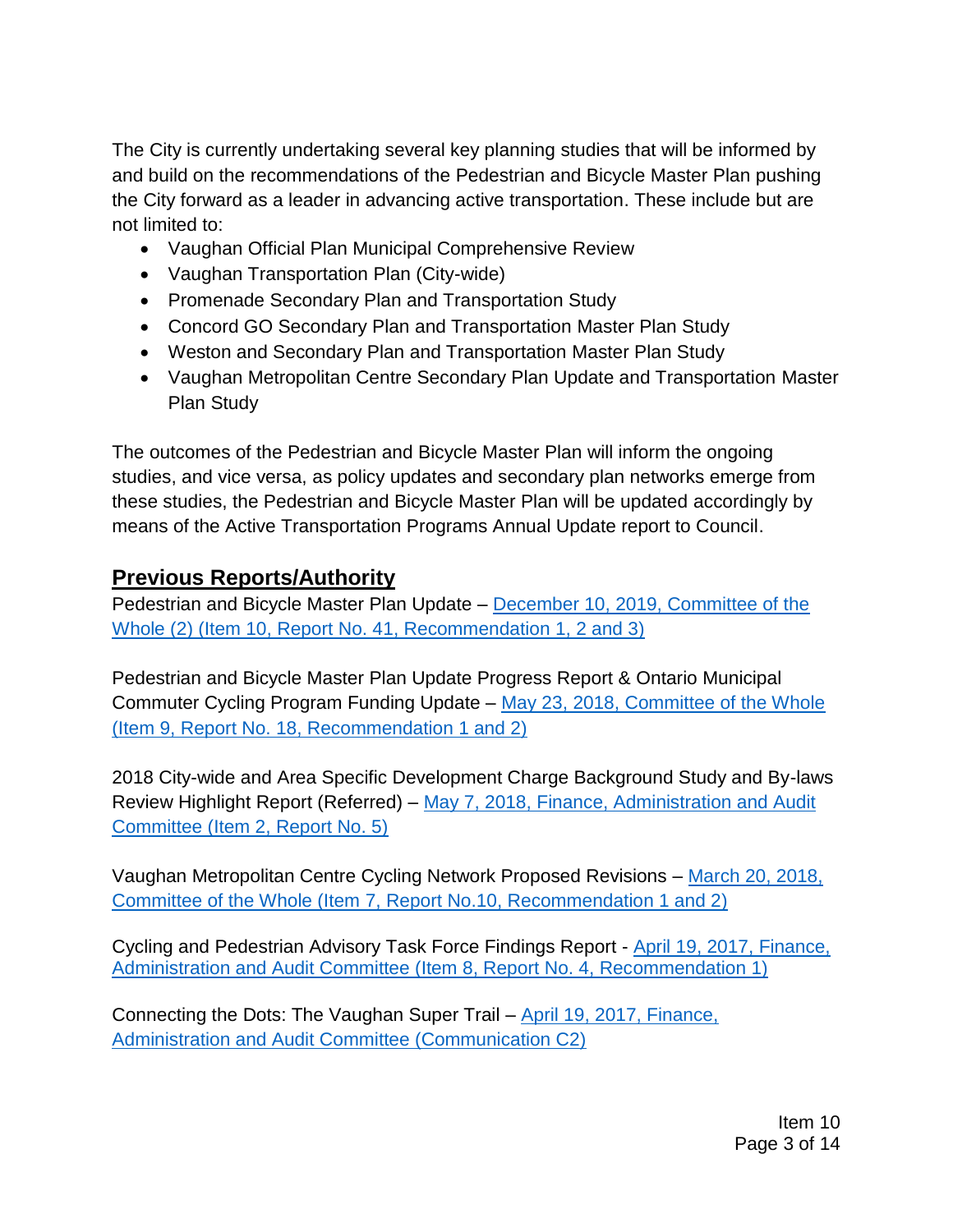# **Analysis and Options**

#### **Community priorities are shifting gears and are at the core of the active transportation program**

Awareness and Culture, Safety, Infrastructure and Connectivity emerged as community priorities in the recent Pedestrian and Bicycle Master Plan update. These priorities are at the core of the active transportation program, an organization-wide initiative championed by Mayor Maurizio Bevilacqua and members of Council and supported by staff under each portfolio. The following annual report aims to highlight the significant 2020 contributions in advancing active transportation under the four community priorities. This report is not intended to be a comprehensive list of all initiatives. Please see Attachment 1 for the 2020 Active Transportation Highlights and Accomplishments.

#### **Awareness and culture within the organization and broader community are being fostered through ongoing education and outreach initiatives**

Usually, staff from various departments collaborate with the Recreational Services Events team to utilize existing city-wide events to connect with citizens and deliver faceto-face education and outreach related to active transportation. However, with the onset of COVID-19 in March of 2020, all large-scale in-person events were temporarily put on hold and other methods of communication were expanded.

Throughout the year, Corporate and Strategic Communications in collaboration with its service partners released seven Public Service Announcements (PSAs) on Vaughan's growing cycling network, cycling facility types, as well as pedestrian, cycling, and school zone safety and etiquette. Citizen inquiries were used to focus key messaging. It is estimated that the City staff received approximately 30 percent more active transportation related inquiries compared to previous years. PSAs were complimented with ongoing social media outreach and used to promote Bike Month and iWALK Month, provide construction updates, as well as other initiatives. In addition, the [www.vaughan.ca/cycling](http://www.vaughan.ca/cycling) and [www.vaughan.ca/trails](http://www.vaughan.ca/trails) main landing pages and secondary webpages were updated throughout the year to provide citizens with up-to-date information.

In July and August, Policy Planning and Environmental Sustainability staff partnered with Smart Commute and York Region to bring Vaughan citizens a five-part webinar series geared toward adjusting to the "new normal" way of life during the global COVID-19 pandemic. The webinars featured helpful information about staying active by walking, safe cycling tips, bike maintenance and a transportation-focused design challenge.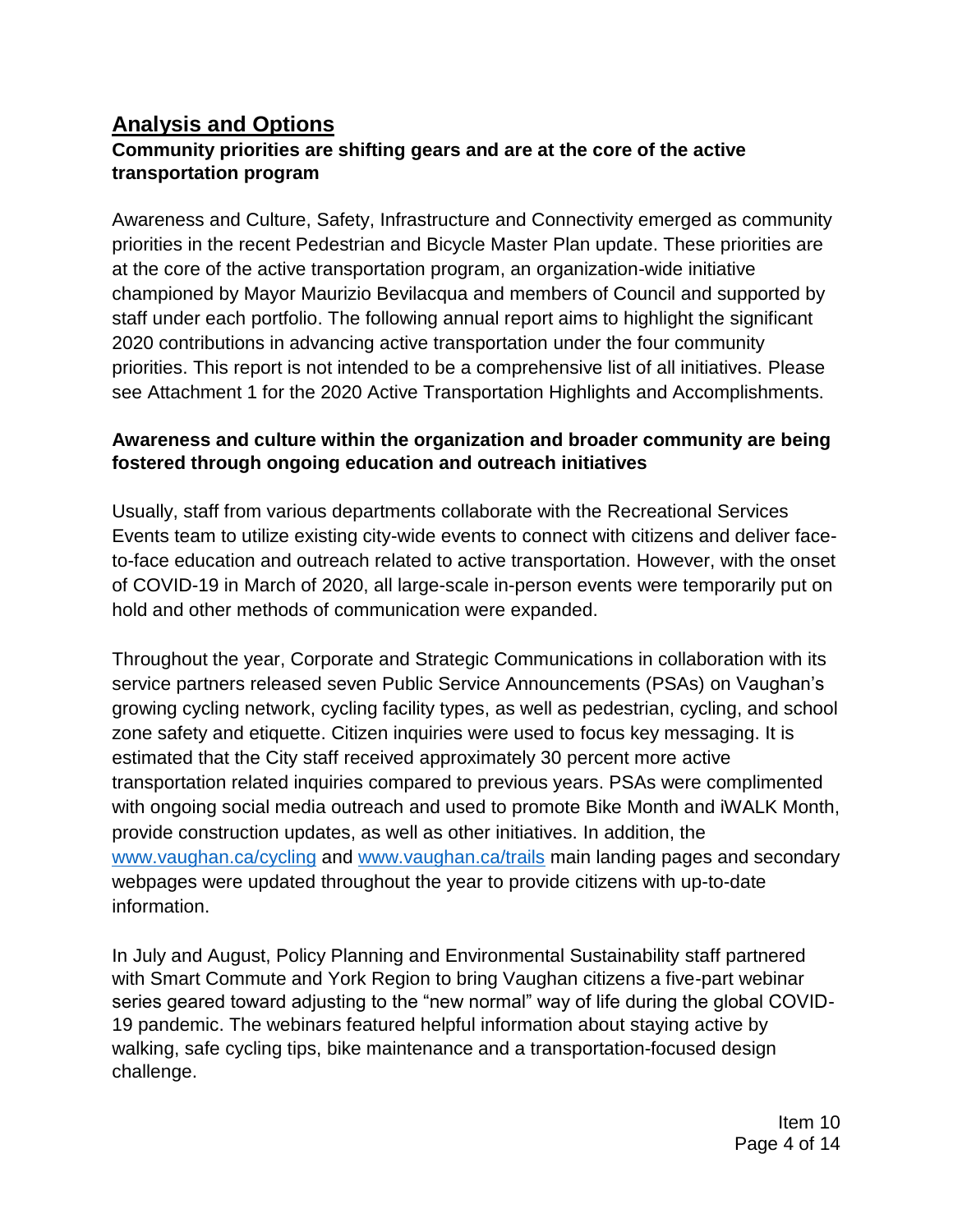In addition, during Bike Month, the City of Vaughan partnered with Smart Commute and York Region to create a self-guided Ride & Seek Scavenger Hunt throughout Vaughan and the Region, where participants were encouraged to ride their bike to a list of landmarks and could snap and submit a photo for a chance to win prizes, courtesy of York Region. Landmarks in Vaughan included historic buildings, parks, trails and conservation areas, City facilities, the McMichael Canadian Art Collection and the Vaughan Metropolitan Centre subway station.

In November 2020, Community Services was recognized for the Great Walks of Vaughan, with the Parks and Recreation Ontario Award. The Great Walks of Vaughan is a multi-generational program that promotes physical activity, healthy living and wellness in the community with a guide that highlights 12 walks along 41.8 kms of local trails.

Finally, the City is continually recognized for its accomplishments towards advancing active transportation by being invited to present at provincially and nationally significant conferences. Parks Planning presented the Vaughan Super Trail 100-km Concept: Multi-use trail framework at the 2020 Ontario Bike Summit closing session: "Connecting the cycling network with trails." In addition, Infrastructure Planning and Corporate Asset Management presented the consultation accomplishments and implementation framework that emerged through the City's Pedestrian and Bicycle Master Plan study at the Virtual Ontario Traffic Council (OTC) Transportation Planning Symposium as well as at the Transportation Association of Canada (TAC) Conference in 2020.

#### **Safety is being prioritized through the implementation of physically separated infrastructure for all ages and abilities as well as the evolution of policies and legislation to align with or exceed current best practices.**

Through the Pedestrian and Bicycle Master Plan Update, the City adopted an all ages and abilities framework for the selection of cycling facilities adopted from the National Association of City Transportation Officials (NACTO) based on international best practice. The framework formalizes and allows the City to continue to select and design cycling facilities that are safer, more comfortable, and equitable for people of all ages and abilities. Lesser accommodation requires additional justification. Numerous projects with physically separated pedestrian and cycling facilities are underway at varying stages of design and construction.

Most notably, the City's first retrofit project implementing cycle tracks on Clark Avenue was substantially completed in 2020 by Infrastructure Delivery. This project received over \$2 million in Provincial and Regional funding and has been selected as one of six finalists for the 2021 Transportation Association of Canada Sustainable Mobility Award. This project was the first of its kind for Vaughan and builds on the cycle tracks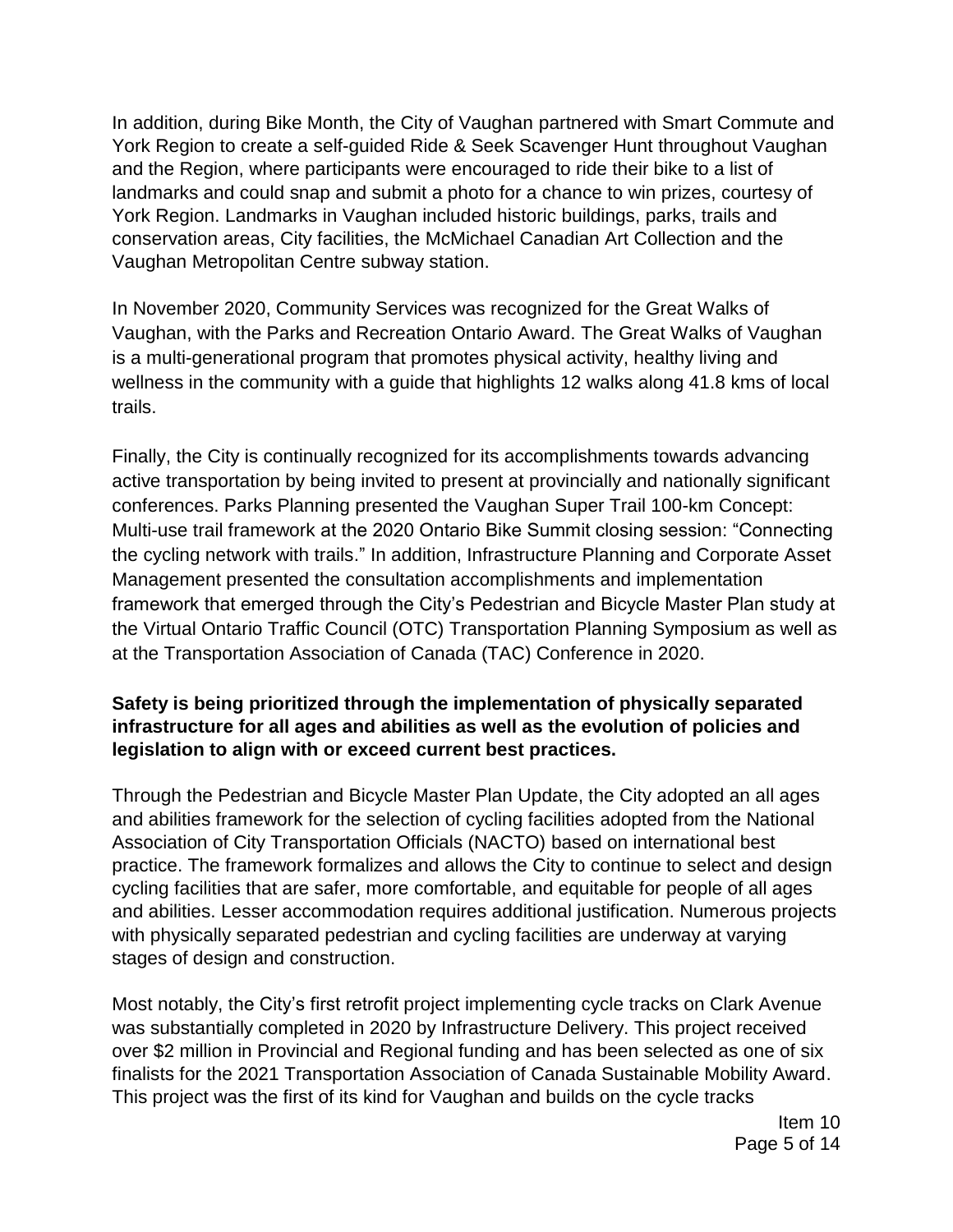constructed on Centre and Bathurst Streets as part of the VivaNext Bus Rapid Transit (BRT) project, opened in January 2020. The cycle tracks extend 4.5 km along the full length of Clark Avenue in Vaughan between the Barley Smith Greenway and Vaughan Super Trail easterly to Yonge Street and the future Yonge North Subway Extension.

The construction of Metrolinx Rutherford GO Station improvements and first phase of the Regional road widening project along Rutherford Road continued throughout 2020. Phase one will include a multi-use pathway between Westburne Drive and Peter Rupert Avenue and subsequent phases will expand on these facilities with in-boulevard separated cycling facilities adjacent to the sidewalk from Jane Street to Bathurst Street spanning a total of 6 km. The project also includes an active transportation bridge over the Rutherford Road underpass offering a key connection along the existing multi-use recreational trail within Block 18 and enhancing active transportation commuter network.

Other select Municipal, Regional and partner agency capital projects with physically separated pedestrian and cycling infrastructure, as well as open space multi-use recreational trails that reached significant milestones in 2020 include:

Construction completed:

- In-boulevard multi-use pathway
	- o McNaughton Avenue, Major Mackenzie Drive and Keele Street
	- o Islington Avenue, Arista Gate and Rutherford Road
- Active transportation crossing
	- o Pedestrian Cross-over (Type B), Valley Vista Drive near Southdown Avenue
	- o Underpass, Major Mackenzie Drive east of McNaughton Avenue West (York Region)

Construction initiated or continued:

- In-boulevard multi-use pathway
	- o Major Mackenzie Drive, Pine Valley Drive to Highway 50 (York Region)
- Multi-use recreational trail
	- o Within Doctors Mclean District Park, Islington to picnic shelter building
	- o Enhancements between Kirby Road and Huntington Road in the Nashville Conservation Reserve by the Toronto and Region Conservation Authority (TRCA).

Design initiated or continued:

- Sidewalk and in-boulevard cycle tracks
	- o Jane Street, Portage Parkway to Teston Road
	- o Martin Grove Road, Steeles Avenue to Rainbow Creek Park
	- o Weston Road, Major Mackenzie Drive to Teston Road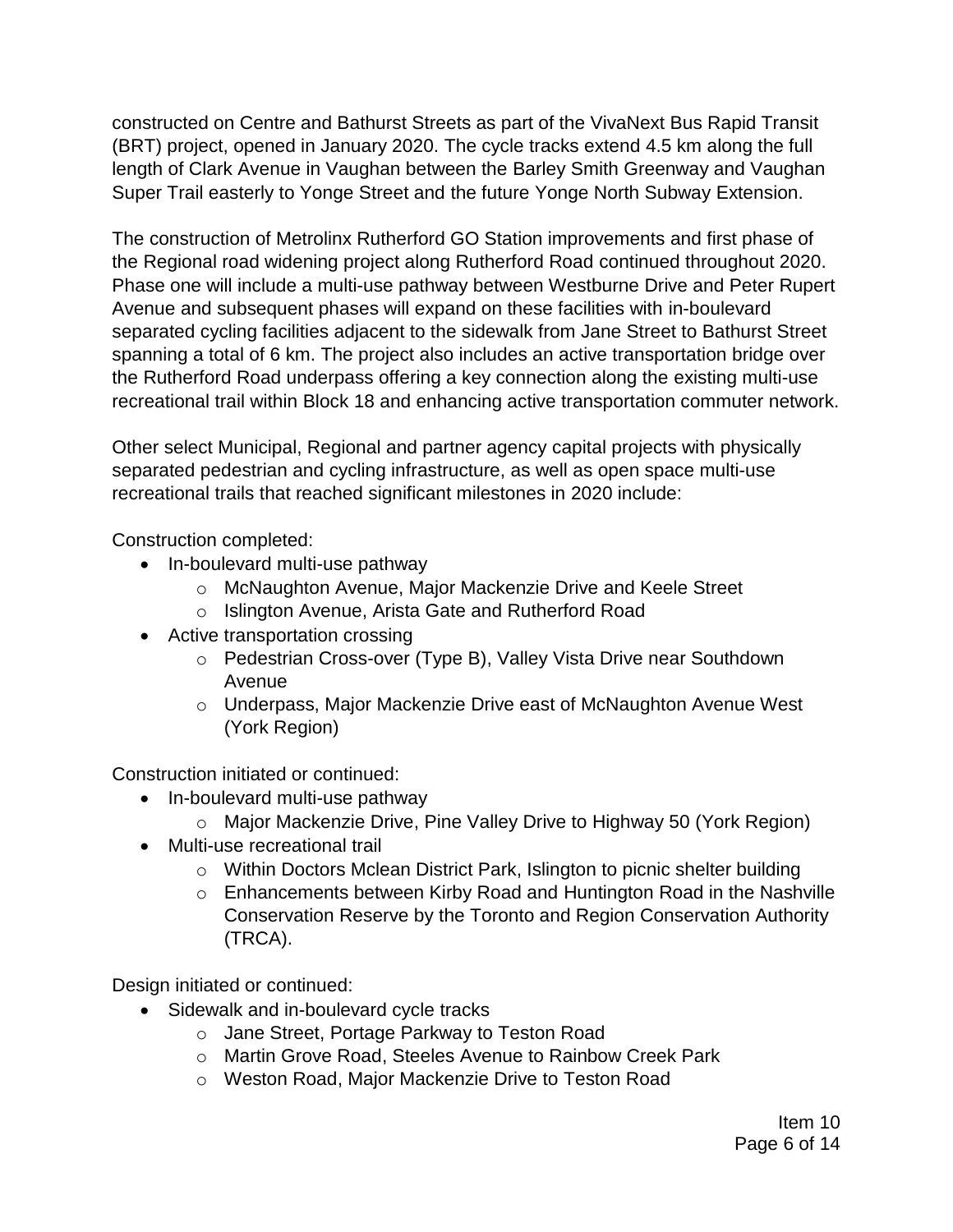- o Major Mackenzie Drive, Jane Street to Keele Street (York Region)
- In-boulevard multi-use pathway
	- o Keele Street, Teston Road to Kirby Road
	- o Courtland Avenue, Jane Street to Edgeley Boulevard
	- o Huntington Road, Langstaff Road to Nashville Road
	- o Major Mackenzie Drive, Highway 400 SB ramps to Jane Street (York Region)
	- o Teston Road, Pine Valley Drive to Weston Road (York Region)
- Active transportation crossing
	- o Trail underpass, Teston Road at Purple Valley (York Region)
	- o Bridge, Major Mackenzie Drive adjacent to GO Rail (in partnership with Metrolinx)
	- o Bartley Smith Greenway Trail underpass at Langstaff Park (in partnership with Metrolinx)

Ongoing Environmental Assessment (EA) Studies:

- Bass Pro Mills Drive Extension, Highway 400 to Weston Road
- Kirby Road Widening, Jane Street to Dufferin Street
- Teston Road, Kleinburg Summit Way to 250 metres west of Pine Valley Drive
- Interchange Way Extension, Commerce Street to Creditstone Road
- Millway Avenue Extension, Highway 7 to Interchange Way
- New Collector Street, Highway 7 to Ortona Court
- Langstaff Road, Weston Rd to Highway 7 (York Region)
- Teston Road, Highway 400 to Bathurst Street (York Region)

The above lists only represent select Municipal, Regional and partner agency capital projects that reached significant milestones. There are other projects that have contributed to the build out of the City's active transportation networks as well as even more projects that have been advanced through development.

In 2020, the Office of the Chief Human Resources Officer completed the City of Vaughan Inclusive Design Guidelines. The City of Vaughan intends to be a leader in developing accessible environments for all, embracing the principles of "universal design". This document demonstrates this leadership as it goes beyond legislative requirements under the Accessibility for Ontarians with Disabilities Act (AODA) and the Ontario Building Code (OBC).

With the safety of children going to school continually a top priority, Transportation and Fleet Management Services completed a review of the School Crossing Guard Program (SCGP) last year that resulted in three key updates. Primary updates included aligning warrant and implementation policies with the 2017 Ontario Traffic Council (OTC) School Crossing Guard Guide, establishing consistent administration procedures, as well as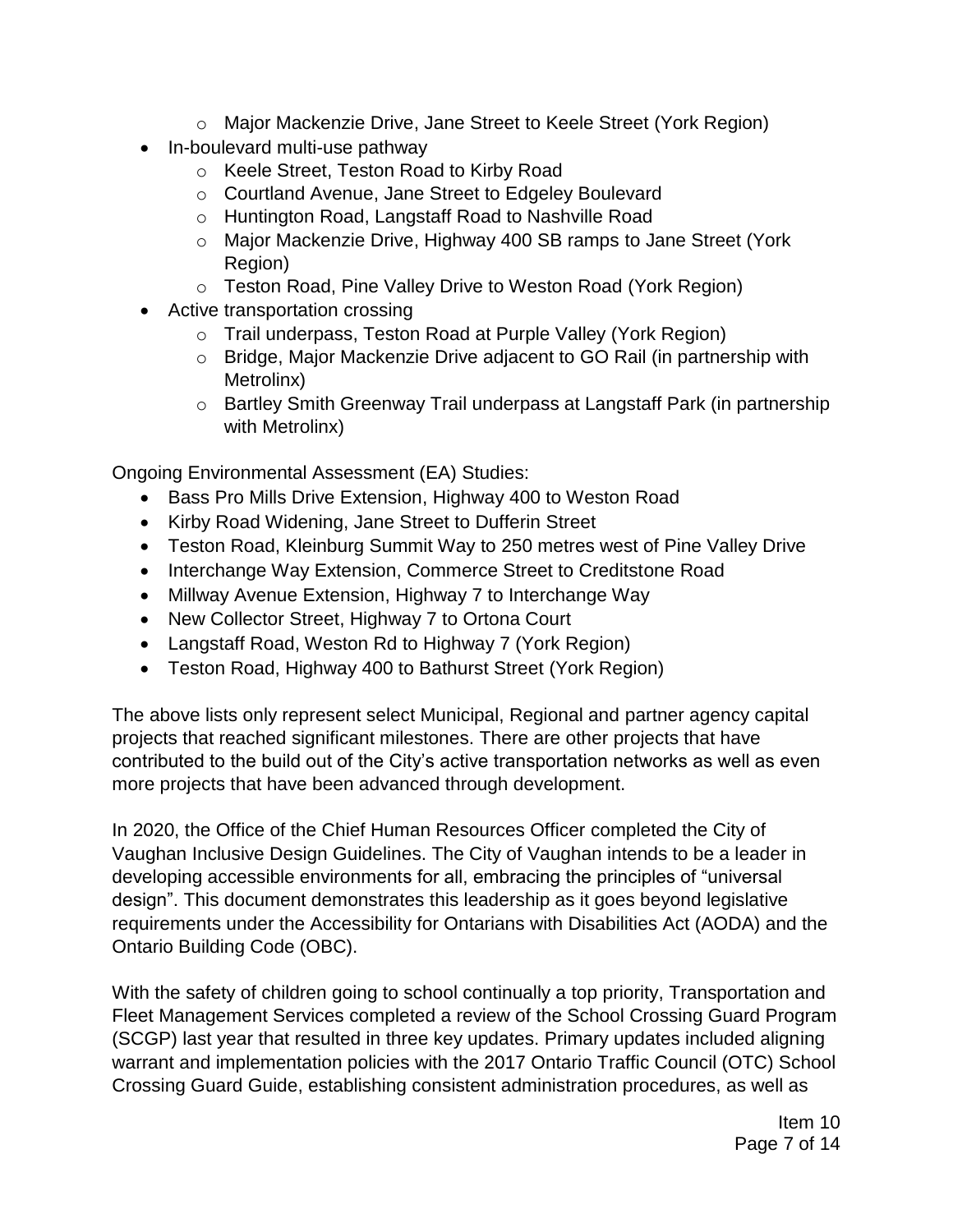expanding education, outreach, and communication around the program. This program is vital in providing assistance to elementary school families when crossing roads on their way to and from school in support of the Active School Travel Program.

With the impending deregulation of e-bikes at the Federal Level, Infrastructure Planning and Corporate Asset Management and By-law and Compliance have been consulting with the Ministry of Transportation Ontario (MTO) on a new provincial e-bike legislation and monitoring potential impacts to municipal regulations.

#### **Infrastructure on both Municipal and Regional corridors is being advanced by leveraging larger capital and development projects as well as annual planning and implementation budgets**

Identifying and leveraging comprehensive capital projects and urban grown developments to improve active transportation infrastructure, also known as routine accommodation, is the most cost-effective way to implement or enhance the pedestrian, cycling and multi-use recreational trail networks. As detailed above, the City and the Region have advanced construction of active transportation infrastructure through various ongoing capital projects in 2020.

Although routine accommodation provides good value for money and has served well in advancing active transportation infrastructure in the City, as a sole strategy it often does not result in a cohesive network of facilities in a timely manner. Annual active transportation planning and implementation programs have been established to establish flexibility in response to active transportation needs and gaps within the pedestrian, cycling and multi-use recreational trails networks. Gaps along key corridors with no upcoming routine accommodation opportunities have been identified, prioritized and incorporated into the active transportation planning and implementation programs and are being reviewed and confirmed through the annual budget approval process.

Through the review and approval of development applications, the City continues to secure pedestrian, cycling and multi-use recreational trails infrastructure. The development community has demonstrated an understanding and appreciation of the importance of providing this infrastructure, contributing to the City's objective of encouraging sustainable travel and celebrating natural areas. For example, staff have been able to advance pedestrian and cycling infrastructure through development as identified in the Concord GO and Vaughan Mills Secondary Plans and supporting transportation studies. In addition, the multi-use recreational trail network has been advanced within the hydro corridor adjacent to Kleinburg Summit Way in Block 55 including a small section of the Trans Canada Pipeline corridor and the edge of the valley within buffer blocks as well as along each side of the existing CP Railway corridor, within the Block 61 East and West development area.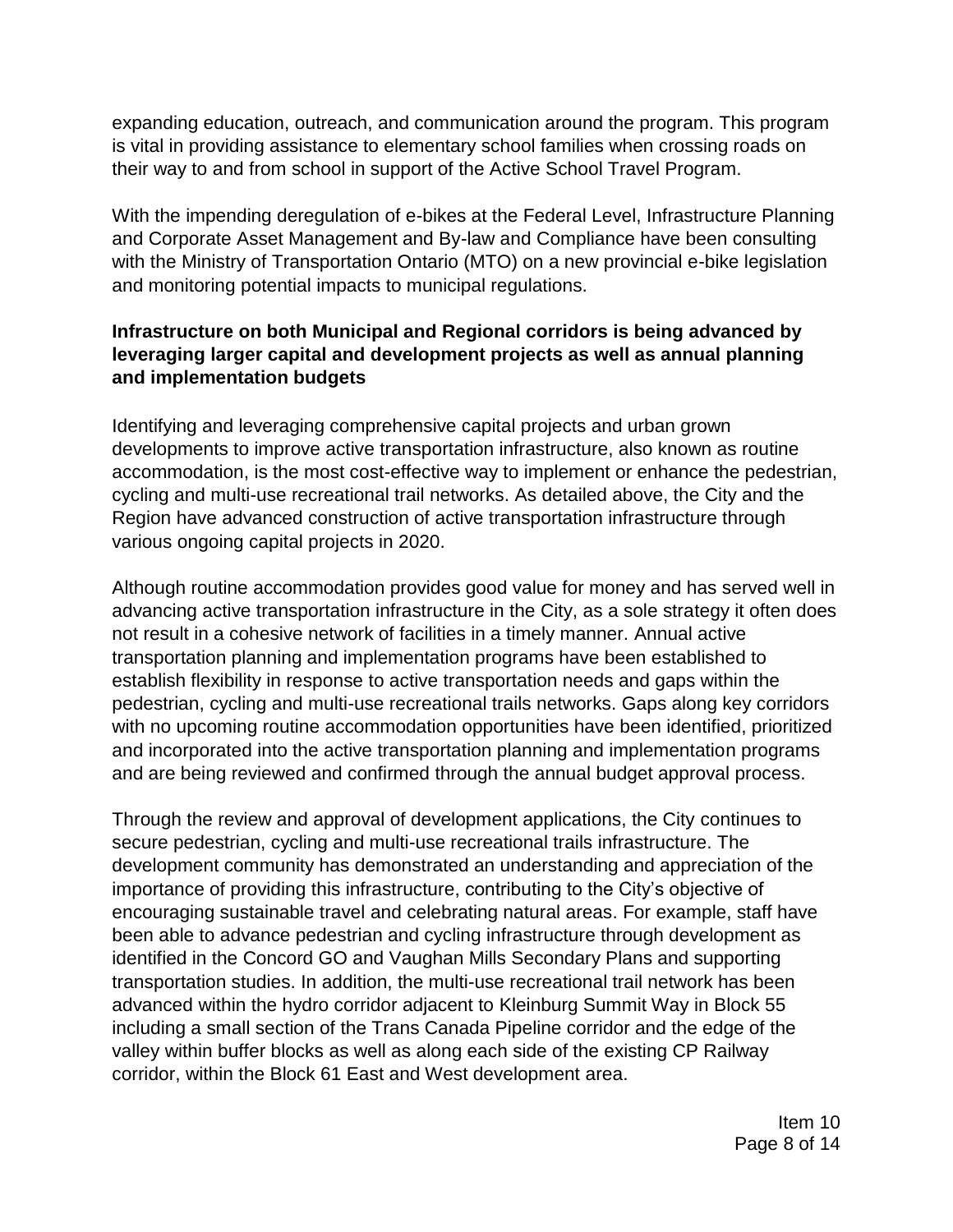Staff continue to request and secure bicycle parking as part of site development through the development application process. For all multi-unit residential projects across the City, City staff have requested bicycle parking rates consistent with Section 3.8.2 of Zoning By-law 1-88. The development community continues to comply with these requests by staff, understanding the importance of encouraging cycling and travel by more sustainable modes of transportation.

Staff have been intensely working through the Comprehensive Zoning By-Law Review. The Comprehensive Zoning By-Law will be a critical step to ensuring cycling opportunities are provided through development, with a key change involving long-term and short-term bicycle parking being required City-wide. The bicycle parking requirements are expected to stipulate a gradient of rates for both residential and nonresidential uses. Minimum bicycle parking requirements will be greatest in the VMC and Mixed-use Areas, with less intensive requirements for all other areas of the City.

#### **Connectivity is being prioritized through bold initiatives such as the Vaughan Super Trail, the emerging Vaughan Metropolitan Centre Cycling Network, and Thornhill Sustainable Neighbourhood Action Plan**

The planned Vaughan Super Trail is a 100-km city-wide loop system of which 40 per cent of the trail already exists. The initiative strives to contribute to the ongoing development of an integrated, accessible and sustainable city, placing Vaughan at the forefront in offering residents an enhanced quality of life and visitor experiences. In 2020, staff advanced a number of planning, design and development initiatives that contribute to the overall vision, including completing the seven-km Humber Trail draft feasibility study, initiating a feasibility study for a three-km gap along the Bartley Smith Greenway and putting forward a 2021 capital budget item to develop a wayfinding and signage strategy for the Vaughan Super Trail. In 2020, York Region initiated the South York Greenway Cycling and Pedestrian Corridor feasibility study in partnership with the Cities of Vaughan, Richmond Hill and Markham. The South York Greenway concept spans approximately 40 kms, within the vicinity of the Highway 407 corridor, from the western limit of Vaughan to the eastern limit of Markham. The Vaughan segment envisioned will span approximately 23 kms and form the southern boundary of the Vaughan Super Trail with the initial Phase 1 section being from Jane Street to Yonge Street.

The separated cycling network in the City's emerging downtown is quickly being realized through the ongoing collaboration between the Vaughan Metropolitan Centre (VMC) Program team, internal stakeholders and development community. Most of the north-west quadrant has been designed or implemented in ultimate or interim form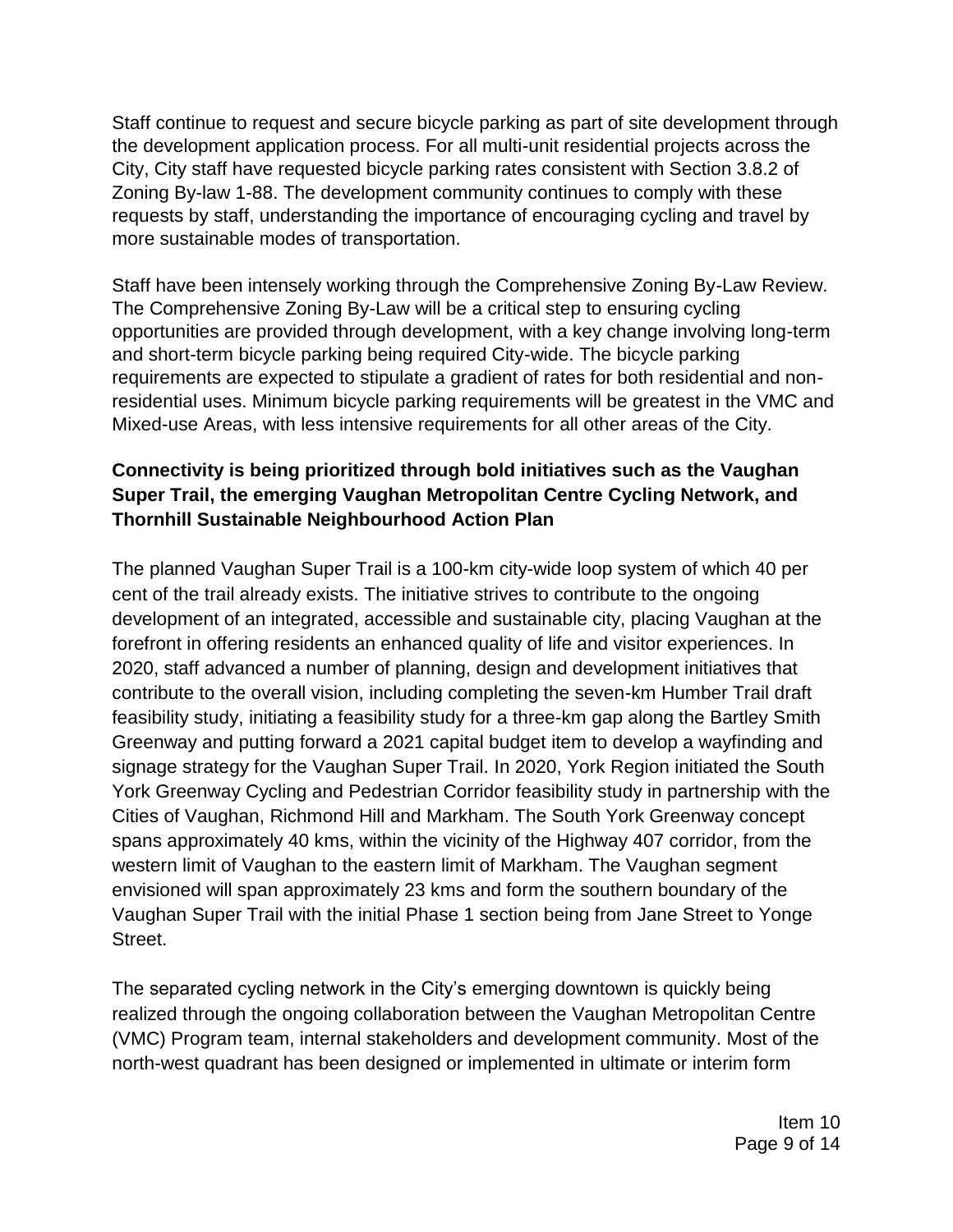alongside ongoing development. The following active transportation infrastructure advancements were made within the VMC in 2020:

- Sidewalk and in-boulevard cycle tracks
	- o Portage Parkway east of Jane Street constructed as part of the MET development
	- o Portage Parkway, Applewood Crescent and Jane Street detailed design
	- o Interchange Way detailed design as part of Block 2 (Mobilio), Block 3 (Festival) and Icona developments
	- o Jane Street, Highway 7 to Portage Parkway detailed design:
		- west boulevard being designed as part of development applications East Block North (Transit City 4 & 5 and rental tower), East Block South and Metrus
		- east boulevard as part of Edgeley Pond and Park Phase 1
- East-west pedestrian mews, linear park and mid-block crossing in Block 2 (Mobilio development) currently under construction
- Multi-use pathway on the west side of Maplecrete Road designed as part of Expo 5 (CG Tower development)
- Multi-use recreational trails network integrated with stormwater management infrastructure within an environmental open space is being designed as part of Edgeley Pond and Park Phase 1 (90% Detailed Design was completed)
- Short and long-term bike parking as part of all development applications in accordance with Section 3.8.2 of Zoning By-law 1-88

In addition to advancing infrastructure, three important studies were initiated that will further refine the City's plans for active transportation within its emerging downtown – the VMC Secondary Plan Update, the VMC Transportation Master Plan in support of the VMC Secondary Plan Update as well as the VMC Parks and Wayfinding Master Plan.

The Toronto and Region Conservation Authority (TRCA) in partnership with the City of Vaughan is undertaking a Sustainable Neighbourhood Action Program (SNAP) in Thornhill. The goal of SNAP is to make older neighbourhoods more sustainable by accelerating the implementation of environmental improvements and urban renewal at the neighborhood scale. SNAP takes an integrated approach to overcome urban challenges and address a broad range of sustainability objectives with locally tailored solutions. The Thornhill SNAP encompasses the integrated project idea Connected People, Places and Ecosystems, which includes a Complete Streets Signature Project. City and TRCA staff hosted a virtual workshop in July 2020 to bring the community and partners together to co-develop a shared vision for complete streets within the neighbourhood, focusing on Atkinson Avenue, Hilda Avenue and Centre Street. These streets were chosen based on community feedback and alignment with the Pedestrian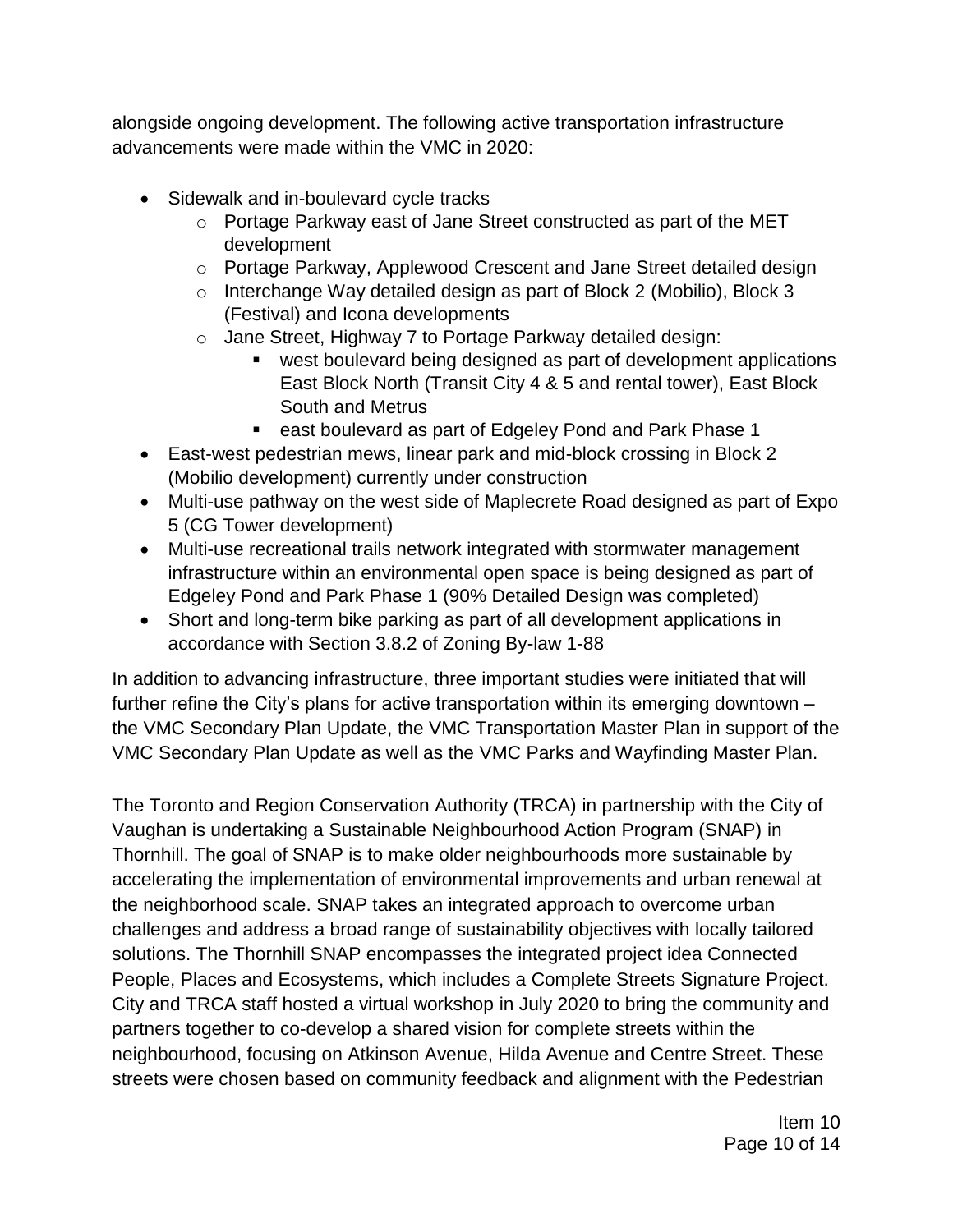and Bicycle Master Plan study to develop neighbourhood level active transportation networks. The outcomes of the workshop are being integrated into the broader action planning process to create the Thornhill SNAP Action Plan.

#### **The City's operations and maintenance practices for active transportation require compliance with provincial minimum maintenance standards**

Public Works has commissioned a City-wide service level review, which will include recommendations for municipal sidewalks, multi-use pathways and cycling facilities. Service level recommendations are expected to be submitted to Council for approval this calendar year and will be timely for upcoming stand-alone cycling facilities, which do not have approved service levels at this time. Currently, active transportation assets are operated and maintained within provincial minimum maintenance standard O. Reg. 366/18.

In addition to active transportation within municipal road allowances and lands, the City is responsible for the operations and maintenance of all sidewalks within the Regional road allowances, as mandated by Section 55(1) of the Municipal Act. Traditionally, cycling facilities within Regional road allowances have been implemented on the road and therefore operations and maintenance was undertaken by York Region in conjunction with Regional road maintenance. However, in recent years, there has been a steady increase in societal and governmental interest, support and understanding of cycling and walking as a viable and healthy mode of transportation. Demand for safer cycling facilities has grown and best practices have evolved to providing separated facilities for all ages and abilities. Steadily, more cycling facilities are being designed and implemented in the boulevard adjacent to the sidewalk (e.g. Phases 2 and 3 of Rutherford Road widening) or adjacent to the curb (e.g. Centre and Bathurst Streets cycle tracks as part of the VivaNext BRT project). With no guidance provided within the Municipal Act, formal operations and maintenance practices for cycling facilities within Regional boulevards are under review and require further discussion with York Region.

Infrastructure Planning and Corporate Asset Management is in the process of renewing existing Asset Management Plans to ensure the City's Asset Management Plans for "core assets" meet the requirements established by O.Reg.588/17 and are publicly available on the City's website by July 1, 2021. Though active transportation is not identified as a "core asset" as defined by O. Reg. 588/17, with the City's growing network of active transportation facilities, the Asset Management Plan for municipal sidewalks and cycling facilities is being advanced for intended completion later into 2021. Operating and maintaining the active transportation network will require a service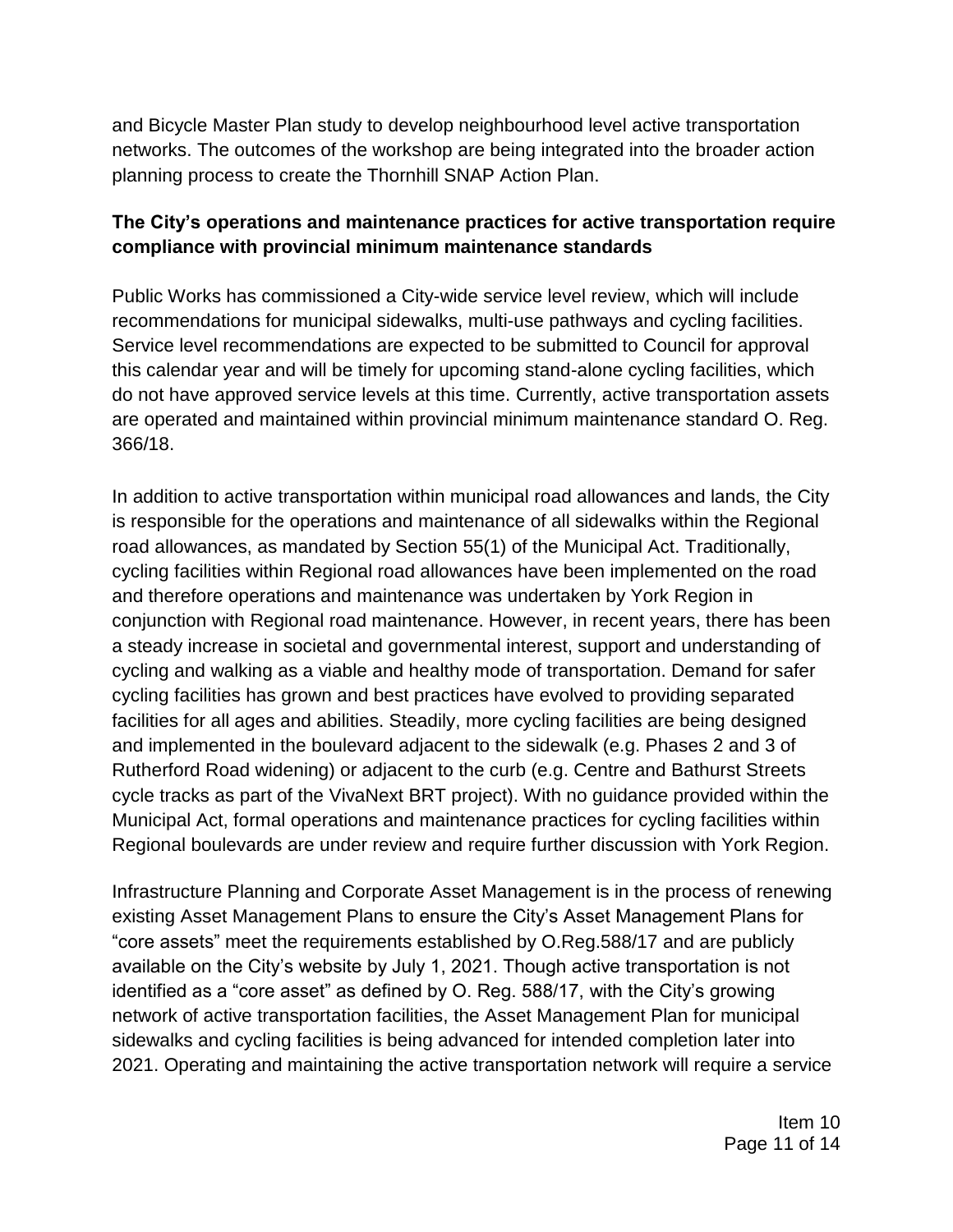level and financial commitment from the City that will be embedded into the asset management plans.

# **Financial Impact**

There are no financial impacts as a result of this report.

All active transportation projects, programs, staffing requests, and operational funding items are brought forward through the annual budget approval process. There have been a number of changes made to the Planning Act, initiated with Bill 108, the More Homes, More Choice Act, 2019, which received Royal Assent on June 6, 2019. However, the original amendments proposed through Bill 108 were substantially amended through Bill 138, the Plan to Build Ontario Together Act, 2019 and Bill 197, the COVID-19 Economic Recovery Act, 2020. These provincial changes to the Planning Act create substantive changes to the policy and regulatory regime for parkland dedication process (Sections 42 and 51), Development Charges (DCs) and the collection of community benefits (Section 37). The new Community Benefits Charge (CBC) will replace existing density and height bonusing (Section 37 of the Planning Act). These changes may impact the City of Vaughan's ability to implement City-wide and local multi-use recreational trails network including the Vaughan Super Trail.

Staff continue to utilize grant opportunities and partnerships with upper tier governments to fund the construction of active transportation projects. Through the 2017-2018 Ontario Municipal Commuter Cycling (OMCC) Funding Program the City received \$908,000 for the implementation of Clark Avenue Cycle Tracks and \$7,500 for safe cycling public education. The City also received \$250,000 from York Region's 2019 Pedestrian and Cycling Municipal Partnership Program for the McNaughton Road East Active Transportation Facility capital project as well as \$1,138, 287 which included a combination of 80% the Region's OMCC funding and 20% Regional contribution through the Pedestrian and Cycling Municipal Partnership Program. The impact of the grant opportunities and partnerships will be the requirement for agreements for the operations and maintenance of the active transportation projects.

# **Broader Regional Impacts/Considerations**

Staff continually work with York Region staff on the design and implementation of Regional road widening projects throughout the City. As part of this continual process, the coordination of efforts on the design of pedestrian and cycling infrastructure and grade-separated multi-use recreational crossings have led to real successes throughout the City of Vaughan. Recent examples include the emergency culvert replacement east of McNaughton Road on Major Mackenzie, the widening of Major Mackenzie between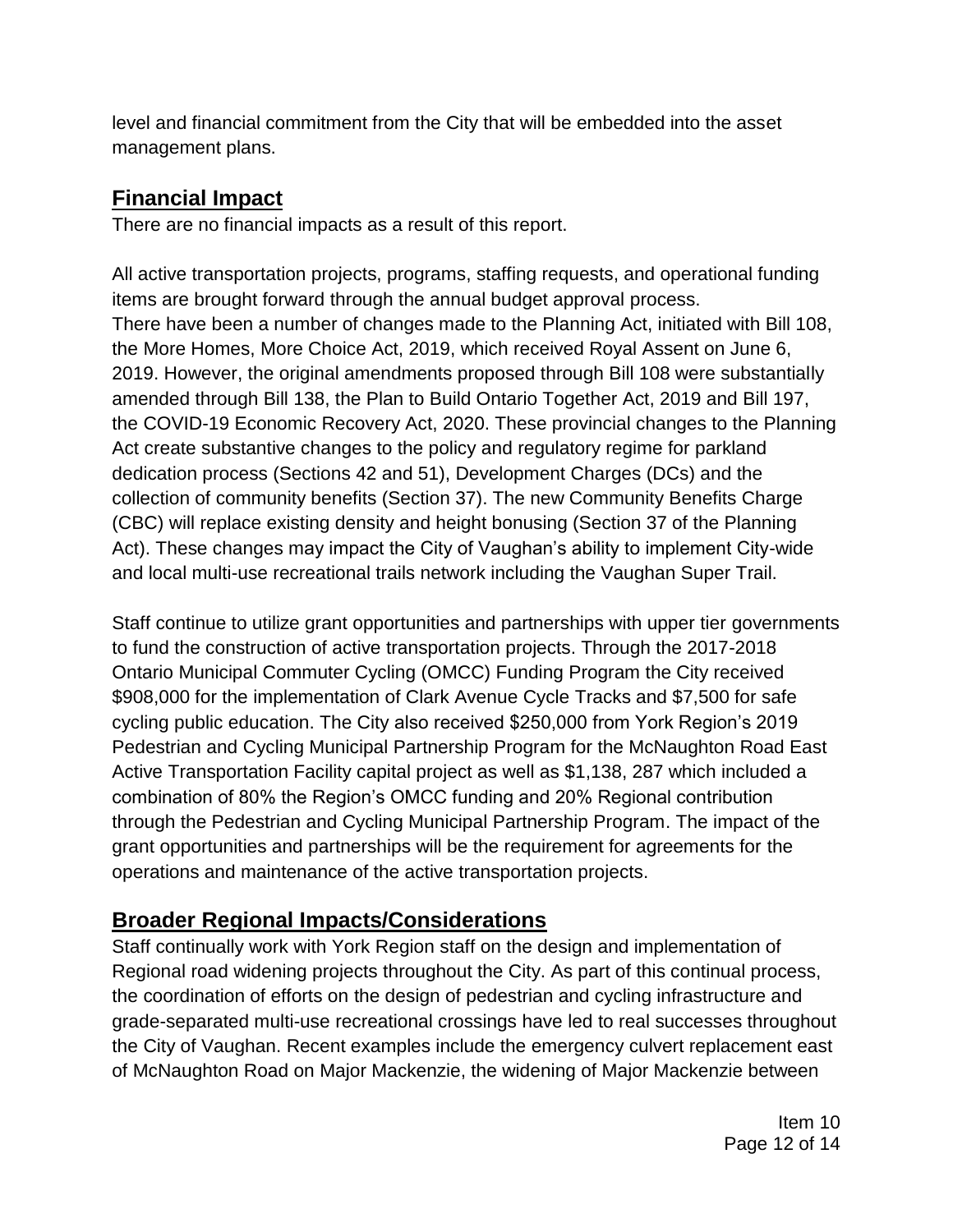Jane Street and Highway 50 and the upcoming road widenings along Rutherford Road between Jane Street and Bathurst Street.

Formal operations and maintenance practices for cycling facilities within Regional boulevards are under review and require further discussion with York Region as this will impact the operating budget of the City.

# **Conclusion**

The support generated through the Pedestrian and Bicycle Master Plan study process, and recent delivery of state-of-the-art infrastructure, is crystallizing the vision for vibrant, walkable and bikeable neighbourhoods in Vaughan. The City is well underway in advancing active transportation as part of the City's commitment to improve transportation and mobility, foster sustainable communities and create an active, safe and diverse city – all priorities outlined in the [2018-2022 Term of Council Service](https://www.vaughan.ca/serviceexcellence/Pages/Term-of-Council-Service-Excellence-Strategy-Map.aspx)  [Excellence Strategic Plan.](https://www.vaughan.ca/serviceexcellence/Pages/Term-of-Council-Service-Excellence-Strategy-Map.aspx)

**For more information,** please contact Vince Musacchio, Director of Infrastructure Planning and Corporate Asset Management, x8311

## **Attachment**

1. 2020 Active Transportation Highlights and Accomplishments.

## **Prepared by**

Dorothy Kowpak, Active and Sustainable Transportation Project Manager, x8812 Selma Hubjer, Manager, Transportation Planning and Engineering, x8674

## **In Consultation With**

This report was prepared in consultation with the following departments that have significantly contributed to the active transportation program:

- Parks Infrastructure Planning and Development
- Infrastructure Delivery
- Transportation and Fleet Management Services
- Parks, Forestry and Horticulture Operations
- Policy Planning and Environmental Sustainability
- Development Planning
- Vaughan Metropolitan Centre (VMC) Program
- Development Engineering
- Recreation Services